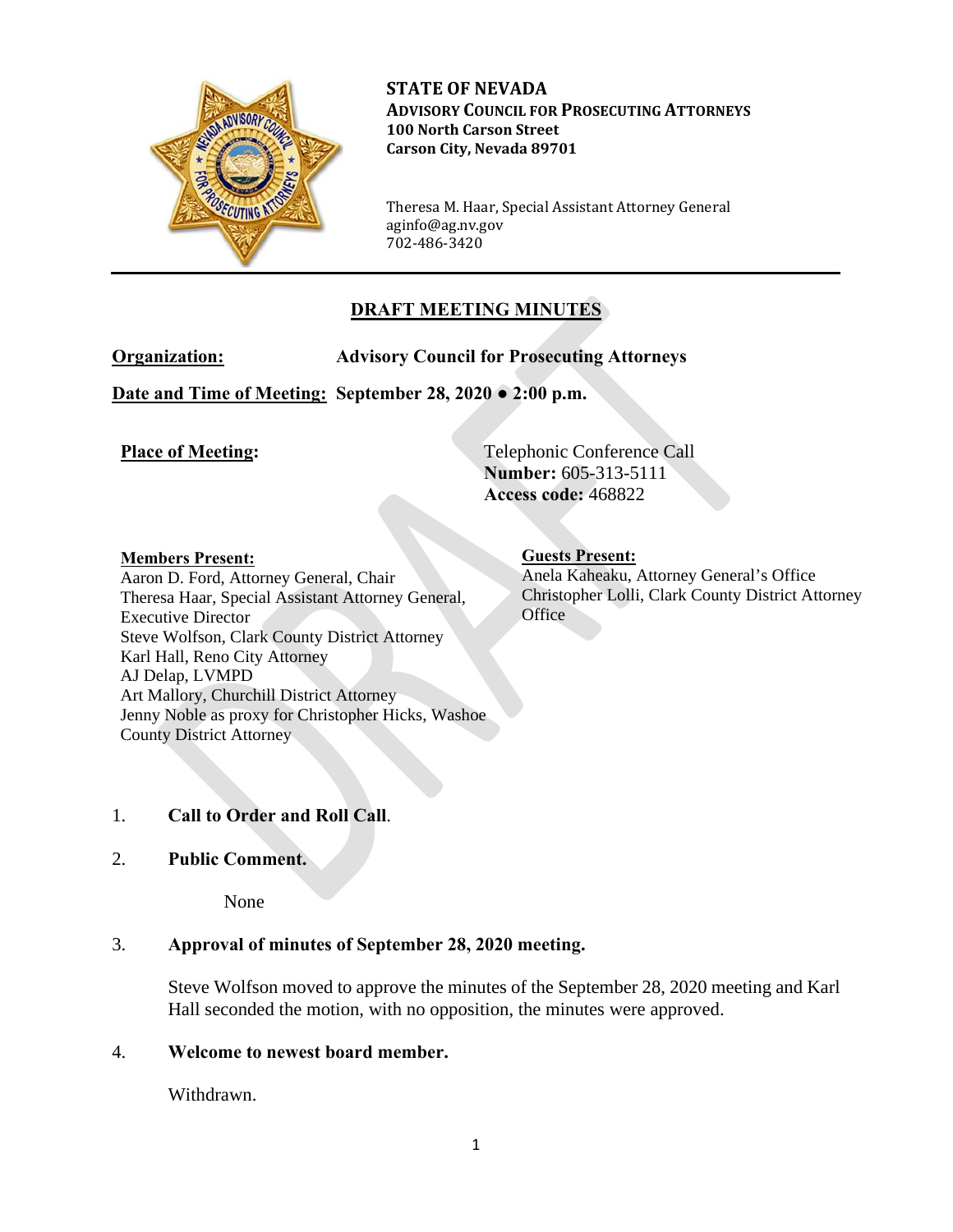#### 5. **Discussion of Notice of Remand in Criminal Cases.**

Ms. Haar discusses with Board members that Nevada Department of Corrections is requesting a process to be implemented if an inmate in NDOC custody has had their conviction overturned on appeal and their case is being remanded back to District Court.

Nevada Supreme Court used to provide notice to NDOC regarding all appeals and remands. Due to updates to the Court's system those notices are not automatically forwarded to NDOC. NDOC is not aware of any appeal/remand until the inmate writes a 'kite' to ask why am I still here my conviction has been overturned I'm supposed to be remanded back to court for a new trial and you still have me here. NDOC has had complications trying to track down the orders. While the inmate's representative should be providing a certified copy to NDOC they have asked if there was any way that the District Attorneys offices could provide notice to them any time an appeal of conviction is overturned. This would ensure that they have the correct Order and they are able to update their system.

AG Ford asks if this item is a public item or just a question for the Committee members. Ms. Haar states that it's both, informational and for discussion. She is requesting the information on behalf of NDOC with the intent on seeing if the Committee members have had this method previously or a different method that could be used, or if there is a similar notification process that could be implemented.

Ms. Nobel asks how NDOC would want to be notified. Ms. Haar states that she will follow up with NDOC but an email or U.S. Mail would be helpful. Ms. Nobel asks if NDOC is having the problem with transferring of inmates and the timing. Ms. Haar states that that is the biggest issue. Ms. Nobel states that in Washoe County they usually have an Order to Produce that they bring before the court if the inmate is needed and that usually takes care of the transportation. She states that she would be happy to reach out to NDOC and see what they are needing.

Mr. Lolly states that his understanding is the same as Ms. Nobels. His office also files Orders to Produce to the Court if an inmate is needed.

Ms. Haar states that she will follow up with NDOC and see what their specific issues are.

Mr. Lolly asks if maybe NDOC would reach out the Supreme Court clerk and see if they can be placed on a mailing list. Ms. Haar states that NDOC did reach out to the court clerk and was told that that is no longer an option to receive only remand orders, they would have to be copied on all criminal appeal matters and this would be overly burdensome to NDOC.

AGO Ford suggests that NDOC may want to be a part of the next meeting to address this issue with everyone. Ms. Haar states that she would reach out to NDOC to get a more specific issues they are having and where the breakdown seems to be. AG Ford states for Ms. Haar to go ahead and reach out to NDOC and the invitation is open for NDOC to attend the next meeting to offer additional information if needed.